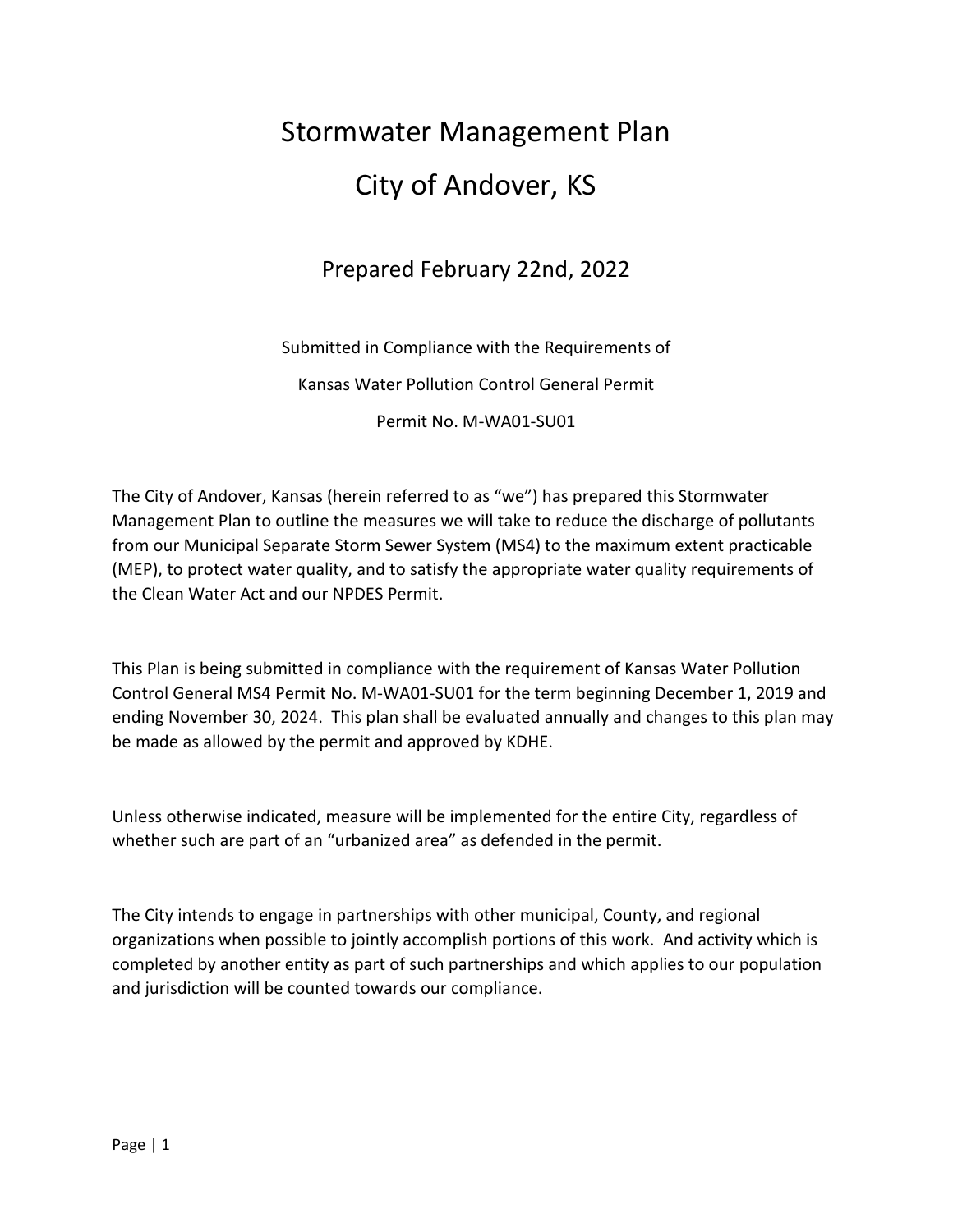#### **Part A: Six Minimum Control Measures**

We plan to implement the following best management practices (BMPs) as part of the six control measures:

- 1. Public Education
	- a. We will implement a public education program which includes message development and media distribution in the community using all local media outlets for Stormwater news releases.

Measurable Goal: A minimum of one news release per year on general Stormwater information.

b. Distribute educational materials (either flyers, brochures, catalog mailings, handouts, or e-mails) addressing various pertinent stormwater public education topics.

Measurable Goal: Number of all flyers,brochures, catalog mailings, handouts, or e-mails distributed in a year shall equal or exceed the most recent U.S. Census Bureau decennial housing units value for the permit area. The applicable U.S. Census housing units value shall be documented, and the number of flyers, brochures, or e-mails distributed shall also be documented. This information and copies of the flyers, brochures, or e-mails shall be retained on file.

c. Apply notification, placard, covers/hatches with message, or stencil, on stormwater inlets to provide a message similar to ''No Dumping - Drains to River"

Measurable Goal: Apply this notification on at least 10% of all known stormwater inlets in the MS4.

d. Post the municipality's MS4 permit and SMP document on either the stormwater web page or the municipal webpage.

Measurable Goal: The two documents must be posted for at least six months of the year to claim one point.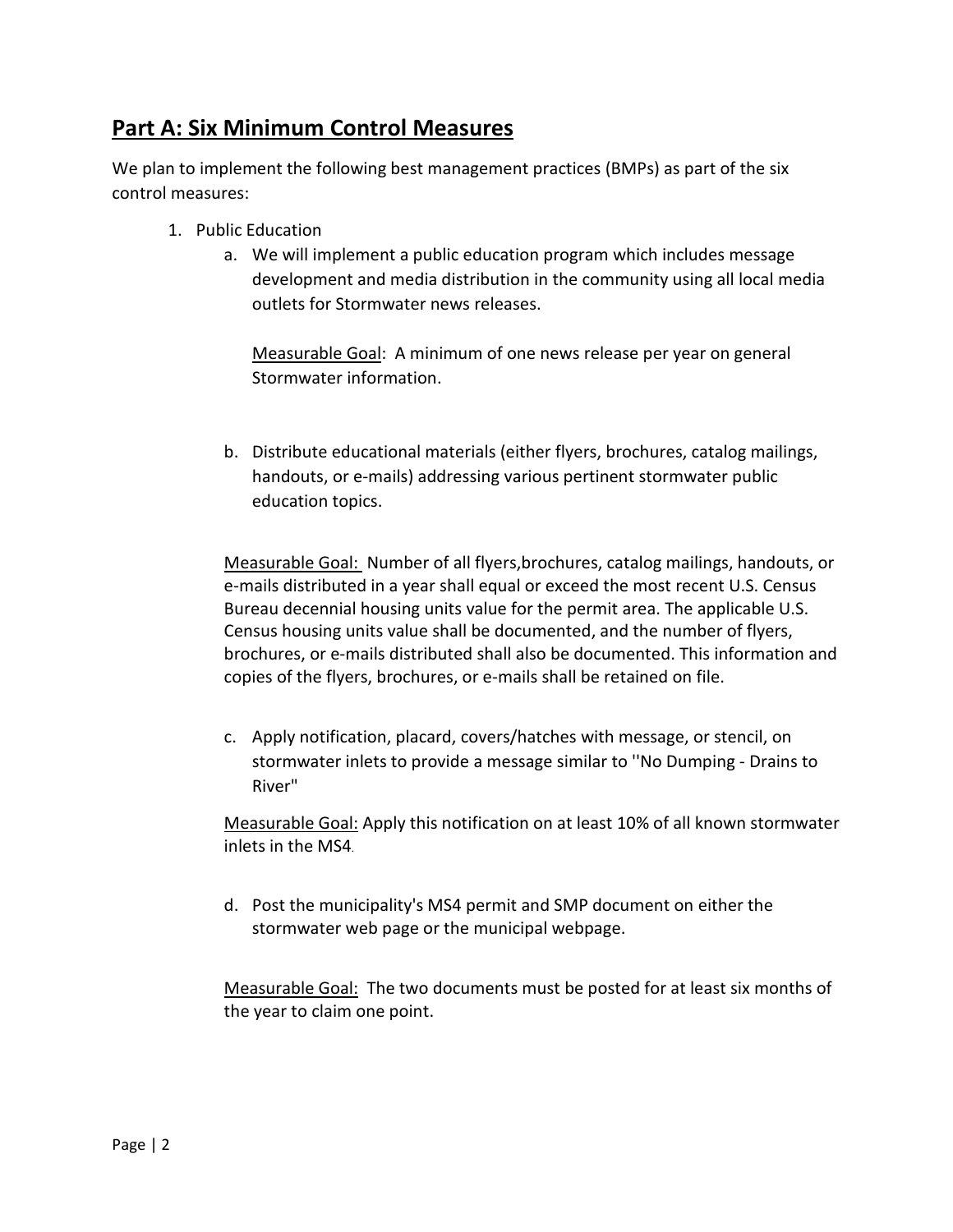- 2. Public Involvement and Participation
	- a. Enact either an ordinance, a resolution, or other Enforceable requirement that requires pet owners or their keepers to immediately and properly dispose of their pet's solid waste deposited at parks or rest areas owned by the permittee.

Measurable Goal: The ordinance or resolution or other enforceable measure shall be enacted, and signs posted informing the public of their obligation at the park. The installation of a pet waste bag dispenser in the public area qualifies as adequate signage.

b. Provide a monetary donation to a scholarship fund for students, pursuing a degree in an environmental program which would qualify them to work in a field which can result in water pollution control.

Measurable Goal: A \$500 contribution in a year is the minimum acceptable amount to achieve this goal.

c. Distribute stormwater educational materials to the public within this permit area. Alternately, the permittee may provide stormwater educational materials, e.g. brochures, flyers, or pamphlets. These materials may address various stormwater topics. For this, alternative these materials may be provided to other nearby municipalities for distribution to the public. The nearby municipalities must be within 30 miles from this permit area.

Measurable Goal: The educational, materials, for each topic, which are distributed or supplied must have a value of at least \$50. Topics may be anything related to stormwater including but not limited to clean-up guidance following flooding, discouraging littering, explaining and discouraging illicit discharges to the storm sewers, guidance on constructed BMPs for home owners (rain gardens/ rain barrels, etc.) guidance on area household hazardous waste receiving centers, and guidance on area recycling programs.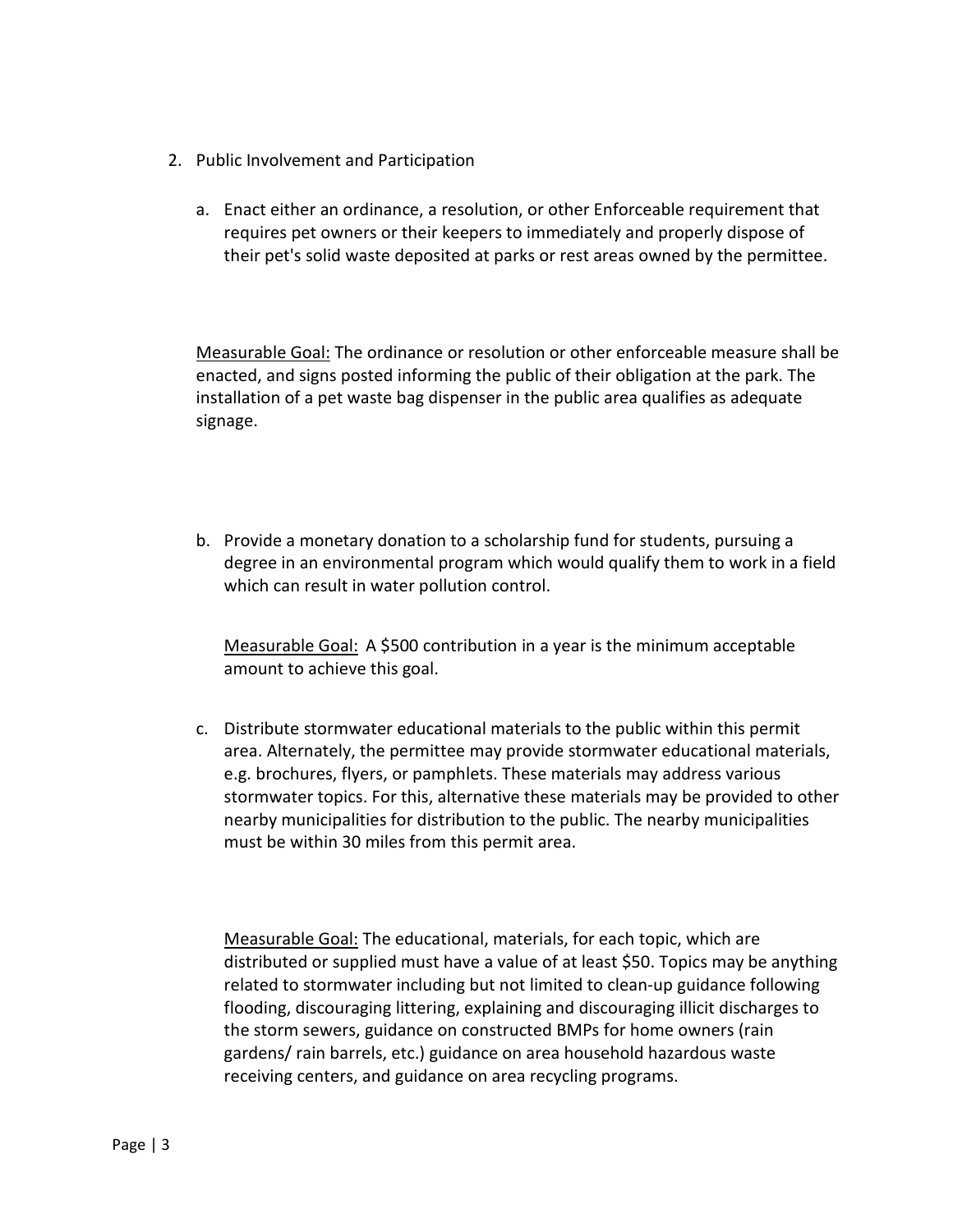- 3. Illicit Discharge Detection and Elimination
	- a. Implement a program to evaluate MS4 outfalls to identify illicit discharges. Inspect at least 5% of the known MS4 outfalls during a calendar year and evaluate the ones which have dry weather discharges. Evaluate the water quality of the dry weather discharges to recognize nonstormwater contributions and trace the source of any illicit discharge

Measurable Goal: When at least 5% of the known MS4 outfalls are inspected and for which at least one outfall was identified as discharging (entirely or partially) flow from an illicit discharge, the allotted points may be claimed in the year when the illicit discharge is eliminated. Document the MS4 outfalls inspected, the outfalls with dry weather discharges and the MS4 outfalls associated with illicit discharges.

b. Inspect, by televising pipelines or direct visualization of open channel drainage, 2% of the MS4 system within the permit area all conducted within a 12-month period to aid in identifying illicit discharges as well as evaluate the condition of the storm sewer lines/drainage channels-ditches. If in a 12-month period 10% of the MS4 system is inspected a higher point value may be claim

Measurable Goal: Generate a summary report of the inspection including the number of linear feet televised, number of linear feet visually inspected, condition comments, illicit discharges identified and the results of efforts to eliminate illicit discharges, e.g., discharge line disconnected and redirected to the sanitary sewer or discharge practice terminated.

c. Implement a Household Hazardous Waste Collection Program (HHWCP) or document others have implemented such a program to provide such service to all property owners or residents located within the permit area.

Measurable Goals: Document the residents and property owners within the MS4 permit area were able to dispose of such wastes at the HHWCP during a calendar year. Retain this documentation on file.

d. Inspect, 5% of the MS4 system Stormwater inlets and/or outfalls within the permit area all conducted within a 12-month period to aid in identifying illicit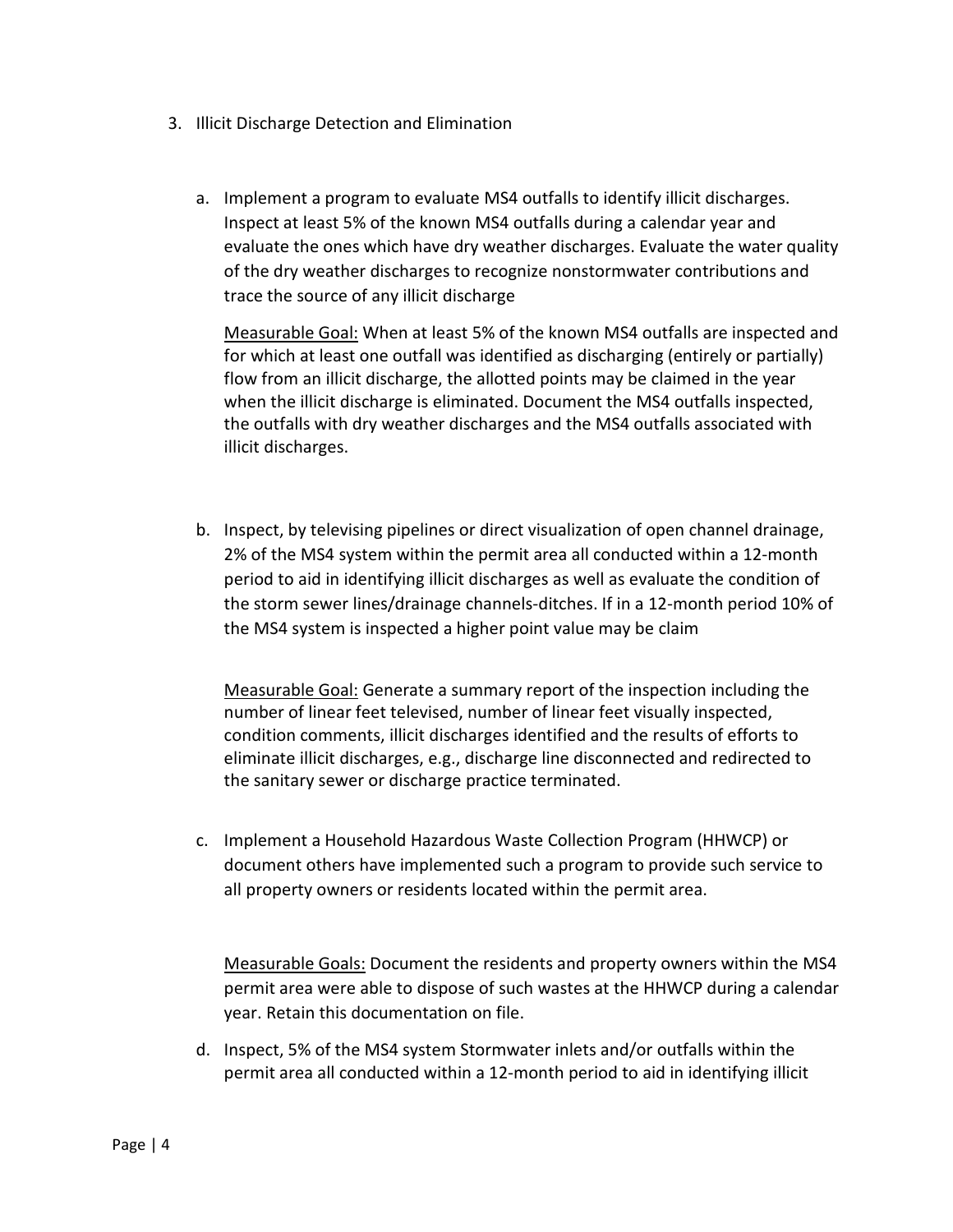discharges. If in a 12-month period 15% of the MS4 system inlets and/or outfalls are inspected a higher point value may be

Measurable Goals: Generate a summary report of the inspection including the number of inlets and/or outfalls visually inspected, condition comments, illicit discharges identified and the results of efforts to eliminate illicit discharges, e.g., discharge line disconnected and redirect to the sanitary sewer or discharge practice terminated.

- 4. Construction Site Stormwater Runoff Control
	- a. Implement a requirement for a Soil Erosion and Sediment Control(SESC) Plan for any land Disturbance sites which are either equal to or greater than 1 acre or for which there is construction activity disturbing less than one acre which is part of a larger common plan of development or sale that in total disturbs one acre or more.

Measurable Goal: Enact a regulatory ordinance, or other enforceable measure that requires an SESC Plan for all developments disturbing sites which are either equal to or greater than 1 acre or for which there is construction activity disturbing less than one acre which is part of a larger common plan of development or sale that in total disturbs one acre or.

b. Develop a site plan review process which considers potential water quality impacts which may occur during construction as well as post construction impacts.

Measurable Goal: Review process must have written guidance for the reviewer. Issuance of a building permit or approval to start construction may not be provided until the site plan has successfully passed the review process either based on the initial site plan submittal or has been modified to comply with requirements identified during the review process. Measures must be included to enforce the installation of water quality BMPs included in the site plan.

c. Establish effective requirements for construction sites to control wastes. Develop through ordinance or other enforceable means requirements for construction site Operator or owners to control wastes. At a minimum control shall be imposed to prevent entry into the MS4 for the following wastes;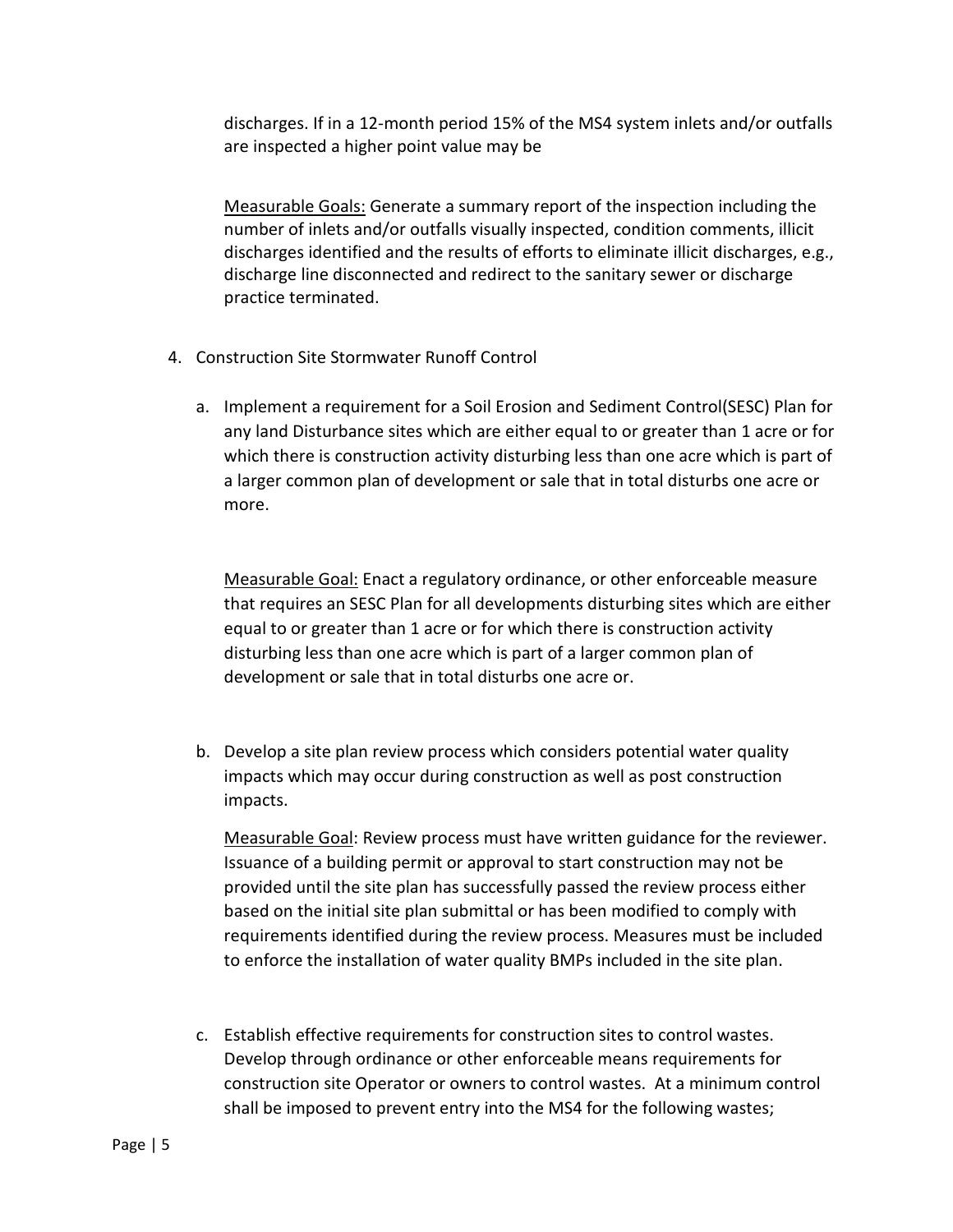- 1. Discarded building materials
- 2. Concrete truck washout
- 3. Chemicals
- 4. Litter
- 5. Sanitary Waste

Measurable Goal: Enact ordinance or other effective means to achieve control of wastes at construction sites.

d. Develop written procedures for inspection of construction sites. Develop a Stormwater Construction Site Inspection Guide for use by municipal inspectors.

Measurable Goal: The procedures document must address the administrative aspects associated with required inspections of construction sites, the issuance of inspection reports, notices of violations, and enforcement actions. The Inspection Guide must provide inspectors guidance on how to conduct a construction site stormwater inspection, the required procedures, and guidance on acceptable conditions of various BMPs employed on such sites, enforcement actions and/or reference of cases for enforcement by other municipal staff, guidance on photo log of the inspection and inspection checklists for use by the inspector.

- 5. Post-Construction Stormwater Management in New Development and Redevelopment.
	- a. Develop and adopt a custom design manual for Post-Construction Stormwater Management which specifies various structural BMPs which are required for new development and redevelopment construction sites which hare greater than 1 acre or for which there is construction activity disturbing less one acre which is part of a larger common plan of development or sale that in total disturbs one acre or more. We will develop, implement and enforce a program to address post-construction.

Measurable Goal: The custom design manual shall impose requirement to achieve at least one of the following standards:

- Capture, at least, the first 0.5 inches of precipitation on the development/redevelopment site and utilize methods to prevent discharge offsite, including but limited to:
	- o Retain onsite
	- o Infiltrate
	- o Evaporate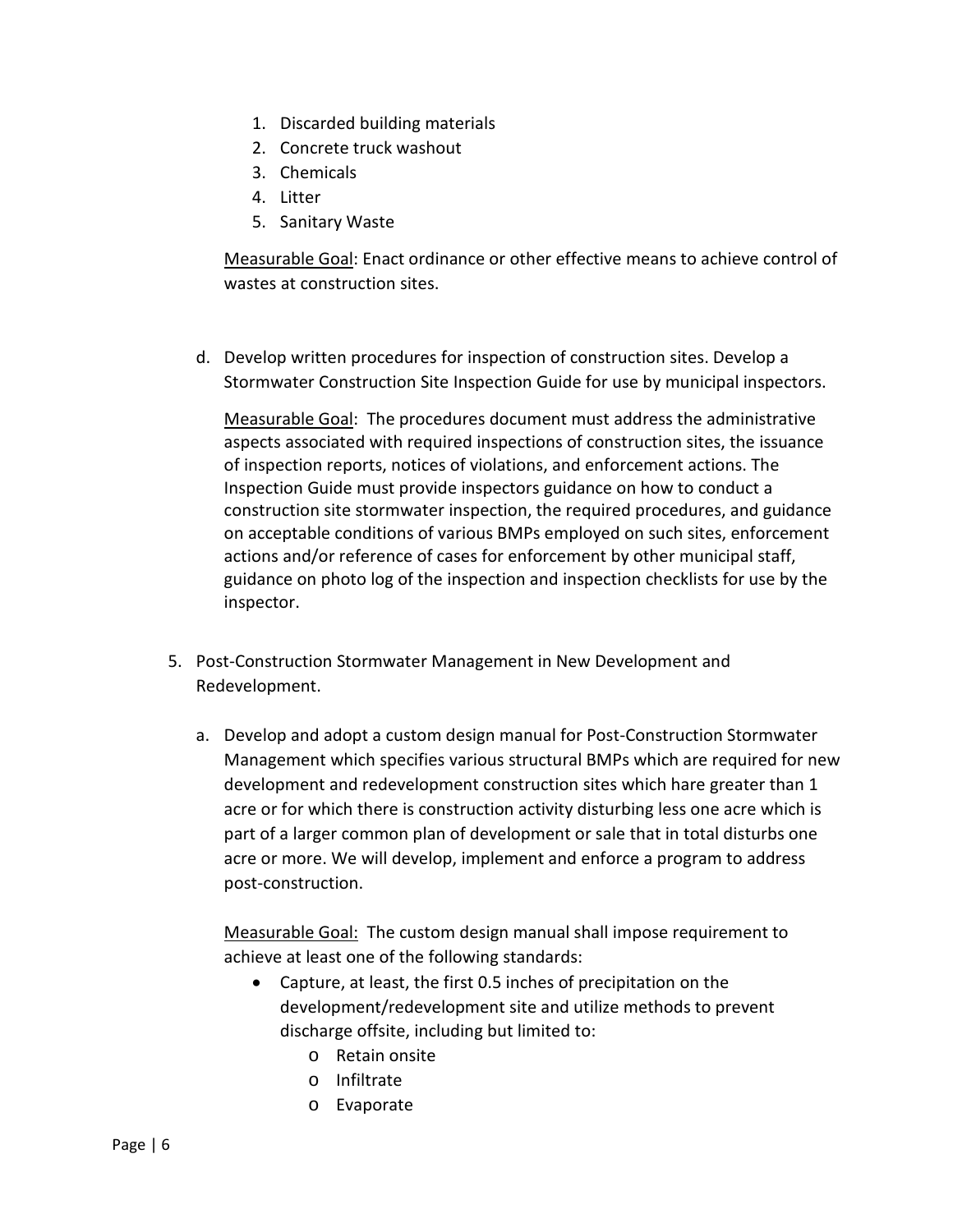- o Transpire or
- o Beneficially reuse
- Through implementation of appropriate BMP(s) reduce the peak stormwater flow rate to a value equal to or less than the rate which would be experienced on the site prior to the development or redevelopment project based on project based upon modeling a standard storm event, e.g. 1.0 inch – 6- hour event assuming saturated soil conditions.
- Other sizing or detention standard generally accepted by design engineers as adequate for the permittee's local.
- b. Develop and implement a program to insure adequate long-term cleaning, operation and maintenance of all municipally owned or operated post construction structural stormwater BMP facilities. The program shall address several different types of these BMP systems. The systems which are addressed, shall include any type of post-construction structural BMP system, contained in the MS4. These shall include, if so present, at a minimum the following:
	- > detention ponds
	- > retention ponds
	- > grass swales
	- > pervious paving systems
	- > wetlands
	- > vegetative filter strips
	- > manufactured stormwater Treatment devices (swirl separators, screens, etc.)
	- > drop inlet-catch basin.

Measurable Goal: The program shall be detailed in a written a written document and made available to all pertinent maintenance staff.

c. Develop and implement a program for inspection of permittee owned structural BMPs which includes implementation of needed maintenance to ensure longterm operation of the BMPs

Measurable Goal: The program shall require inspection of at least 10% of the structural BMPs on an annual basis. Identified maintenance activities shall be completed:

1. in the same year of inspection or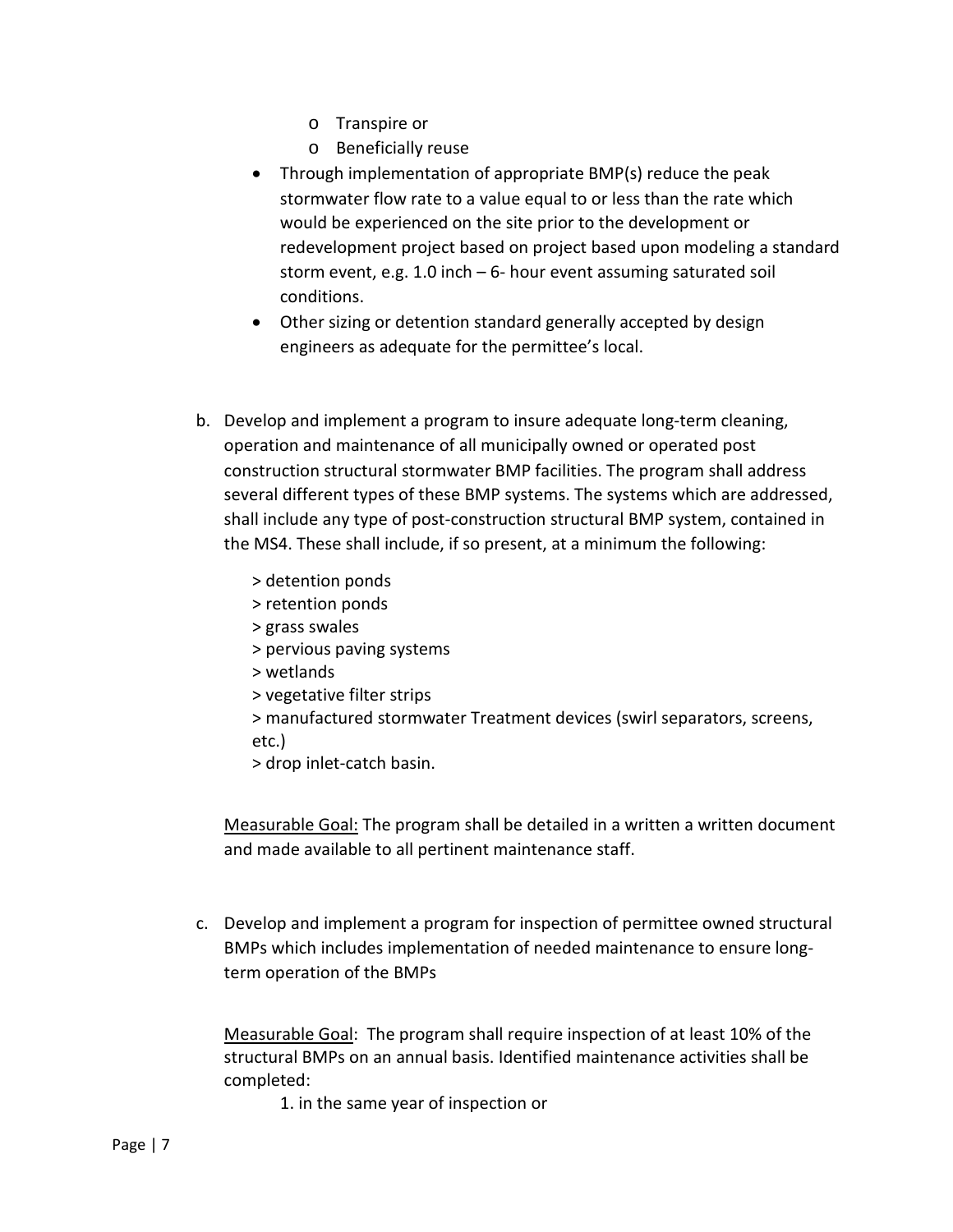- 2. completed as dictated by the permittee's maintenance/O&M plan
- 3. or a written plan for completion of the necessary maintenance shall be completed in the same year of inspection with the objective for completion of the maintenance activity within 18 months.
- 6. Pollution Prevention/Good Housekeeping for Municipal Operations
	- a. Implement a program for street sweeping in which the street sweeping are collected, and disposed of properly or recycled/reused if possible.

Measurable Goal: All paved streets which can be swept shall be listed in the schedule for street sweeping. A log shall be maintained listing the street segments which are swept and, dates of sweeping and where the street sweepings are disposed or where the material was sent to be recycled and/or reused.

b. Implement a program to inspect stormwater inlets to identify illicit, discharges and clean drop inlets of accumulated debris.

Measurable Goal: Inspect at least 5% of all inlets annually. Additionally, if 10% of all inlets are inspected in a year an additional point may be claimed.

For any inlets which have evidence of dumped paint, oil or other substances which are considered illicit discharges follow up with efforts to educate individuals near the impacted inlet about illicit discharges.

For inlets which have any accumulation of debris, remove the debris for proper disposal.

#### **Part B: Total Maximum Daily Loads**

- 1. Selection of Best Management Practices (BMPs)
	- a. Install pet waste stations which include a glove/bag dispenser with signage and waste can to encourage pet waste disposal at City parks and trails.